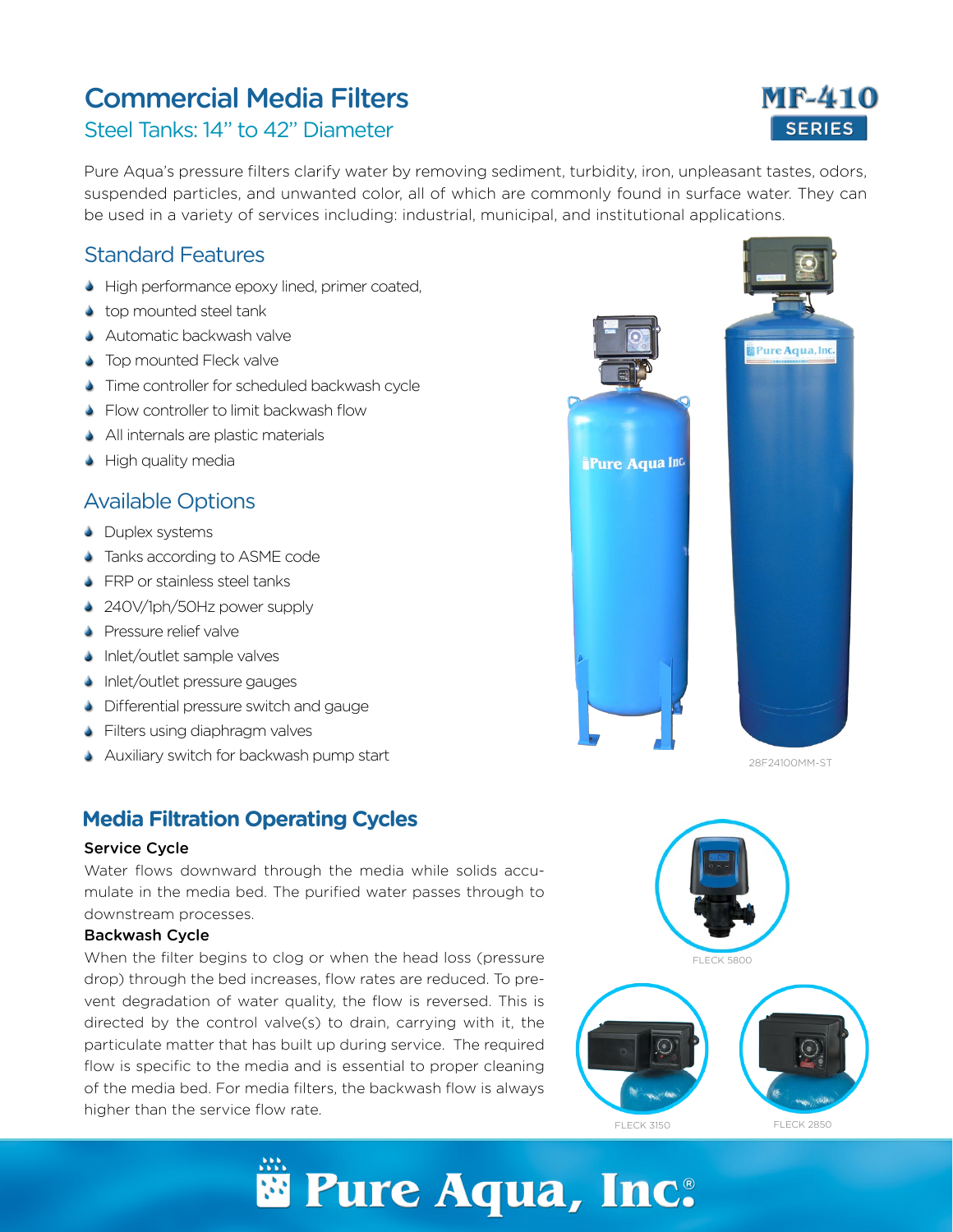# **Commercial Media Filters <b>MF-410**

Steel Tanks: 14" to 42" Diameter





**Pressure Gauges** Pre and post filter pressure gauges are important to monitor the filter pressure and determine the backwash frequency.



**DP Switch** The differential pressure gauge and switch are used to automatically initiate backwash based on the differenential pressure.



**Auxiliary Switch** Auxiliary switches are used to provide a signal to start a backwash pump or to provide a status signal to a BMS system or interlock with an RO system.

### **Filter Media Types**

Pure Aqua supplies a wide range of quality filter media that meet industry standards for efficient and effective filtration.



#### Sand

Graded in various ranges, Pure Aqua's sand can be Anthracite is recommended as a filter media used as filtration media or underbedding depending on particle size and application.

#### **Calcite**

Calcite media is specially graded calcium carbonate compound for neutralizing acid with consistent dissolving rates for water treatment.

#### Manganese Greensand

Manganese Greensand media is treated siliceous material for treating water containing iron, manganese and hydrogen sulfide.

#### **Anthracite**

where additional silica in the water is not desirable and removes lighter weight turbidity.

#### Activated Carbon

Activated carbon media is used to remove taste, odor and chlorine and used in many drinking water applications.

#### ProSand

ProSand is based on a rare natural mineral. Its unique properties radically improve the performance and cost of media filtration.

# **Pure Aqua, Inc.**

© 2017 Pure Aqua, Inc. All rights reserved. Specifications subject to change without notice.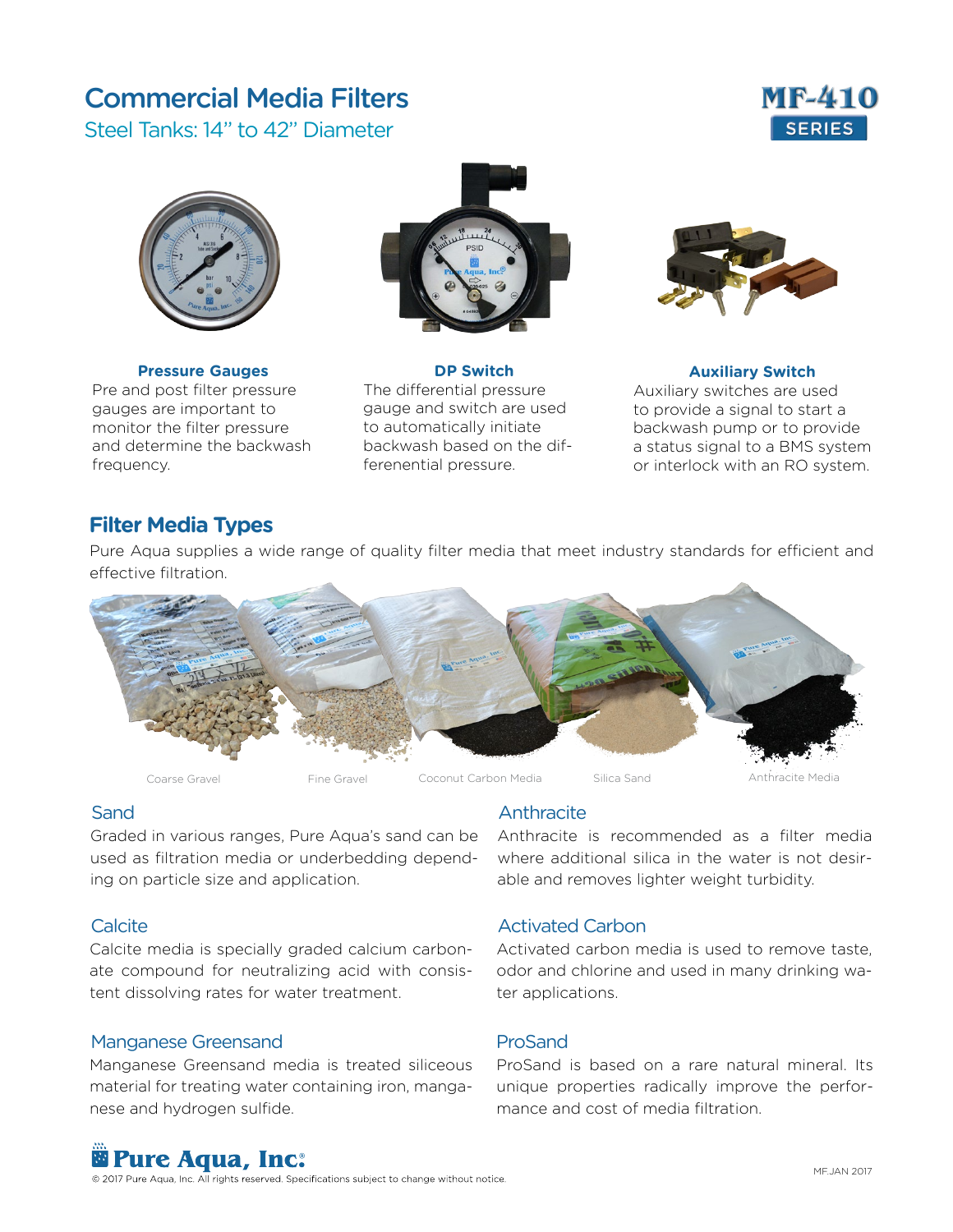# Commercial Media Filters **MF-410**

Steel Tanks: 14" to 42" Diameter

### **Advantages of Multimedia Filtration**

- Proven process and most tested forms of water treatment
- Systems are robust with no moving parts inside the tanks
- Modular control valves designed for operational flexibility
- Filtration media is inexpensive and long-lasting
- Resistant to fouling (clogging)
- **S** Faster flow rates
- **S** Produces high quality filtered water

### **Operation Specifications**

- Operating pressure: 25-100 psi (1.73-6.9 bar)
- Electrical supply: 115V/1ph/60Hz



- Operating temperature: 41-110°F (5-43°C)
- S Filters can be supplied in 240V/1ph/50Hz

| Model #                                                                                              |                          | <b>Flow Rate</b> |                   |                |         |             |         |                 |         |                            | <b>Media</b>       |                  |      | Approx.       |
|------------------------------------------------------------------------------------------------------|--------------------------|------------------|-------------------|----------------|---------|-------------|---------|-----------------|---------|----------------------------|--------------------|------------------|------|---------------|
|                                                                                                      |                          | <b>Minimum</b>   |                   | <b>Average</b> |         | <b>Peak</b> |         | <b>Backwash</b> |         | <b>Tank</b><br><b>Size</b> | <b>Qtv</b>         | <b>Pipe Size</b> |      | <b>Weight</b> |
| <b>Option 1</b>                                                                                      | <b>Option 2</b>          | <b>GPM</b>       | M <sup>3</sup> /H | <b>GPM</b>     | $M^3/H$ | <b>GPM</b>  | $M^3/H$ | <b>GPM</b>      | $M^3/H$ | D"xH"                      | (ft <sup>3</sup> ) |                  |      | (lbs)         |
| Multi Layer Filters: Anthracite, Sand and Gravel (Turbidity Removal)                                 |                          |                  |                   |                |         |             |         |                 |         |                            |                    |                  |      |               |
| 58F1435MM-ST                                                                                         | 28F1435MM-ST             | 10.7             | 2.4               | 16.1           | 3.6     | 21.4        | 4.9     | 16.1            | 3.6     | 14X60                      | 3.5                | 1.25"            | 1.5" | 401           |
| 58F1645MM-ST                                                                                         | 28F1645MM-ST             | 13.9             | 3.2               | 20.9           | 4.8     | 27.8        | 6.3     | 20.9            | 4.8     | 16X60                      | 4.5                | 1.25"            | 1.5" | 511           |
| 58F1855MM-ST                                                                                         | 28F1855MM-ST             | 17.7             | 4.0               | 26.6           | 6.0     | 35.4        | 8.0     | 26.6            | 6.0     | 18X60                      | 5.5                | 1.25"            | 1.5" | 644           |
| 28F2175MM-ST                                                                                         | $\overline{\phantom{a}}$ | 24.1             | 5.5               | 36.2           | 8.3     | 48.2        | 11.0    | 36.2            | 8.3     | 21X60                      | 7.5                | 1.5"             |      | 875           |
| 28F24100MM-ST                                                                                        |                          | 31.4             | 7.1               | 47.1           | 10.7    | 62.8        | 14.3    | 47.1            | 10.7    | 24X60                      | 10                 | 1.5"             |      | 1,128         |
| 31F30150MM-ST                                                                                        |                          | 49.1             | 11.2              | 73.7           | 16.8    | 98.2        | 22.3    | 73.7            | 16.8    | 30X60                      | 15                 | 2"               |      | 1,776         |
| 31F36210MM-ST                                                                                        |                          | 70.7             | 16.1              | 106.1          | 24.2    | 116.2       | 26.4    | 106.1           | 24.2    | 36X60                      | 21                 | 2"               |      | 2,185         |
| 31F42250MM-ST                                                                                        |                          | 96.2             | 22.0              | 116.2          | 26.4    | 125.0       | 28.4    | 125.0           | 28.4    | 42X60                      | 28                 | 2"               |      | 2.760         |
| <b>AG Filters: Non Hydrous Silicon Dioxide (Turbidity Removal)</b>                                   |                          |                  |                   |                |         |             |         |                 |         |                            |                    |                  |      |               |
| 58F1435AG-ST                                                                                         | 28F1435AG-ST             | 7.5              | 1.7               | 8.6            | 1.9     | 12.8        | 2.9     | 12.8            | 2.9     | 14X60                      | 3.5                | 1.25"            | 1.5" | 159           |
| 58F1645AG-ST                                                                                         | 28F1645AG-ST             | 9.7              | 2.2               | 11.1           | 2.5     | 16.7        | 3.8     | 16.7            | 3.8     | 16X60                      | 4.5                | 1.25"            | 1.5" | 210           |
| 58F1855AG-ST                                                                                         | 28F1855AG-ST             | 12.4             | 2.8               | 14.2           | 3.2     | 21.2        | 4.8     | 21.2            | 4.8     | 18X60                      | 5.5                | 1.25"            | 1.5" | 307           |
| 28F2175AG-ST                                                                                         |                          | 16.9             | 3.8               | 19.3           | 4.4     | 28.9        | 6.6     | 28.9            | 6.6     | 21X60                      | 7.5                | 1.5"             |      | 414           |
| 28F24100AG-ST                                                                                        | $\overline{\phantom{a}}$ | 22.0             | 5.0               | 25.1           | 5.7     | 37.7        | 8.6     | 37.7            | 8.6     | 24X60                      | 10 <sup>°</sup>    | 1.5"             |      | 552           |
| 31F30150AG-ST                                                                                        |                          | 34.4             | 7.8               | 39.3           | 8.9     | 58.9        | 13.4    | 58.9            | 13.4    | 30X60                      | 15                 | 2"               |      | 886           |
| 31F36210AG-ST                                                                                        | $\overline{\phantom{a}}$ | 49.5             | 11.2              | 56.6           | 12.9    | 84.8        | 19.3    | 84.8            | 19.3    | 36X60                      | 21                 | 2"               |      | 1,208         |
| 31F42250AG-ST                                                                                        |                          | 67.3             | 15.3              | 77.0           | 17.5    | 115.4       | 26.2    | 115.4           | 26.2    | 42X60                      | 28                 | 2"               |      | 1.725         |
| Activated Carbon Filters: Guanular Form with High Degree of Porosity (Taste, Odor and Color Removal) |                          |                  |                   |                |         |             |         |                 |         |                            |                    |                  |      |               |
| 58F1435AC-ST                                                                                         | 28F1435AC-ST             | 7.5              | 1.7               | 8.6            | 1.9     | 12.8        | 2.9     | 12.8            | 2.9     | 14X60                      | 3.5                | 1.25"            | 1.5" | 159           |
| 58F1645AC-ST                                                                                         | 28F1645AC-ST             | 9.7              | 2.2               | 11.1           | 2.5     | 16.7        | 3.8     | 16.7            | 3.8     | 16X60                      | 4.5                | 1.25"            | 1.5" | 210           |
| 58F1855AC-ST                                                                                         | 28F1855AC-ST             | 12.4             | 2.8               | 14.2           | 3.2     | 21.2        | 4.8     | 21.2            | 4.8     | 18X60                      | 5.5                | 1.25"            | 1.5" | 307           |
| 28F2175AC-ST                                                                                         | $\overline{\phantom{a}}$ | 16.9             | 3.8               | 19.3           | 4.4     | 28.9        | 6.6     | 28.9            | 6.6     | 21X60                      | 7.5                | 1.5"             |      | 414           |
| 28F24100AC-ST                                                                                        |                          | 22.0             | 5.0               | 25.1           | 5.7     | 37.7        | 8.6     | 37.7            | 8.6     | 24X60                      | 10                 | 1.5"             |      | 552           |
| 31F30150AC-ST                                                                                        | $\overline{\phantom{a}}$ | 34.4             | 7.8               | 39.3           | 8.9     | 58.9        | 13.4    | 58.9            | 13.4    | 30X60                      | 15                 | 2"               |      | 886           |
| 31F36210AC-ST                                                                                        | ٠                        | 49.5             | 11.2              | 56.6           | 12.9    | 84.8        | 19.3    | 84.8            | 19.3    | 36X60                      | 21                 | 2"               |      | 1.208         |
| 31F42250AC-ST                                                                                        |                          | 67.3             | 15.3              | 77.0           | 17.5    | 115.4       | 26.2    | 115.4           | 26.2    | 42X60                      | 28                 | 2"               |      | 1.725         |

# **Pure Aqua, Inc.** ®

© 2017 Pure Aqua, Inc. All rights reserved. Specifications subject to change without notice.